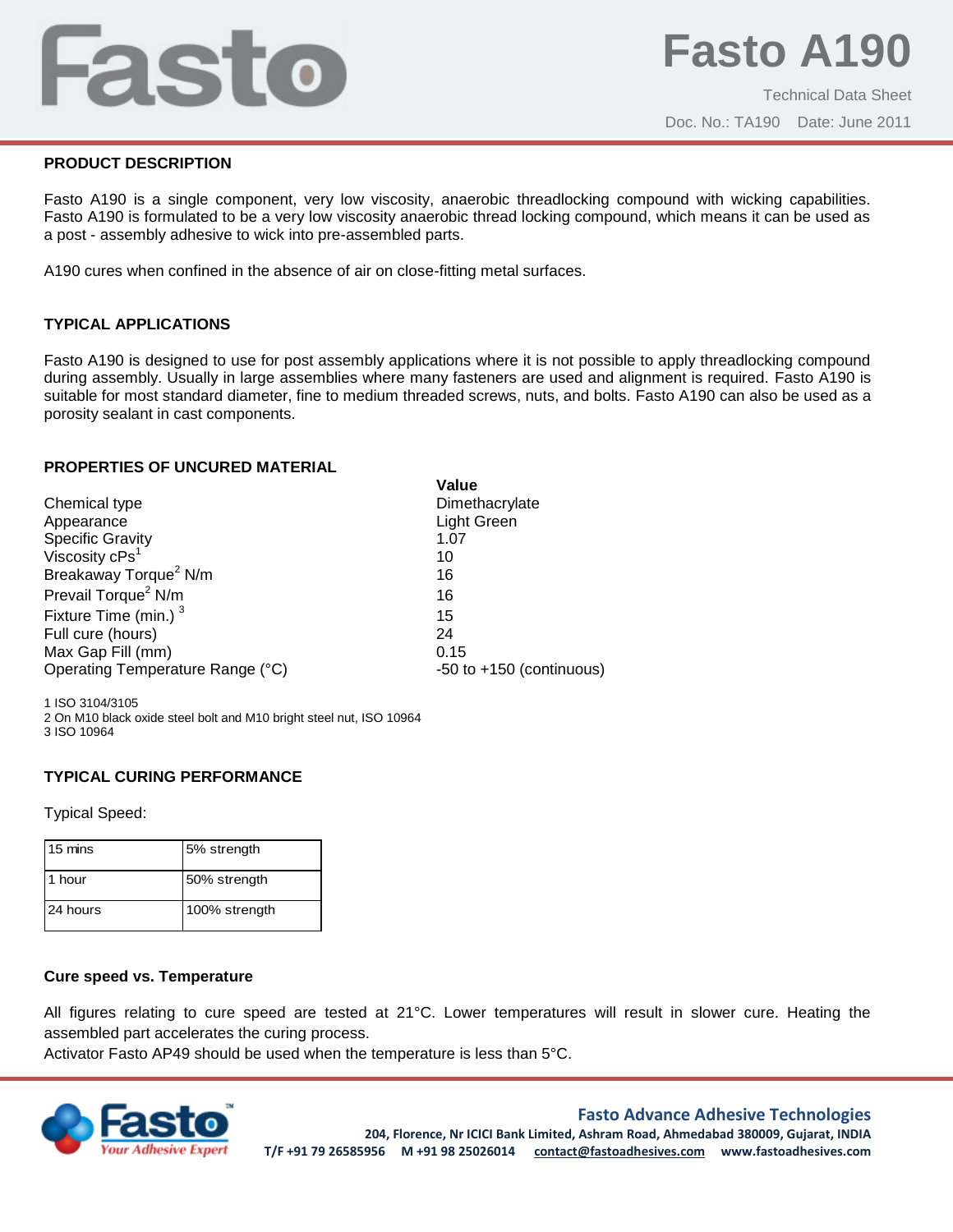# Fasto

### **Cure speed vs. bond gap**

The size of the bond gap greatly affects the speed of cure of anaerobic adhesives. Bond gap varies with thread type and size of the fastener. The larger the gap between surfaces, the slower the cure speed. Maximum recommended gap for Fasto A190 is 0.15mm.

## **Cure speed vs. Substrate**

Cure speed and strength vary according to the substrates. When used on mild steel components, Fasto A190 will reach full strength more rapidly than on more inert materials such as stainless steel and aluminium. Anaerobic Adhesives only cure in the absence of air with metal part activation. Fasto AP49 activator may be used to accelerate cure speed.

## **Cure speed vs. activator**

Where speed of cure is too slow or the bond gap is very large, Fasto AP49 activator may be used to accelerate cure speed. The use of an accelerator may reduce bond strength by up to 30%.

Fasto recommends testing on the parts to measure the effect.

## **TYPICAL ENVIRONMENTAL RESISTANCE**

#### **Hot strength**

Fasto A190 is suitable for use at temperatures up to 150°C. At 130°C the bond strength will be ~70% of the strength of at 21°C.

#### **Heat ageing**

Fasto A190 retains over ~60% full strength when heated to 100°C for 90 days then cooled and tested at 21°C.

#### **Chemical / Solvent Resistance**

Fasto A190 exhibit excellent chemical resistance to most oils and solvents including motor oil, leaded petrol, brake fluid, acetone, ethanol, propanol and water. Anaerobic adhesives and sealants are not recommended for use in pure oxygen and chlorine lines.

#### **DIRECTIONS FOR USE**

Ensure parts are clean, dry and free from grease or oil. Apply adhesive to all the engaged area. Assemble parts and allow curing. Wipe excess adhesive from outside of joint. This product can be used as porosity sealant on cast components. Please contact us for details.

Product is normally hand applied from the bottle or tube.

Dispensing systems are available for high volume assembly applications.

Please contact your Fasto India representative for further advice on dispensing solutions.



**Fasto Advance Adhesive Technologies**

**204, Florence, Nr ICICI Bank Limited, Ashram Road, Ahmedabad 380009, Gujarat, INDIA T/F +91 79 26585956 M +91 98 25026014 contact@fastoadhesives.com www.fastoadhesives.com**